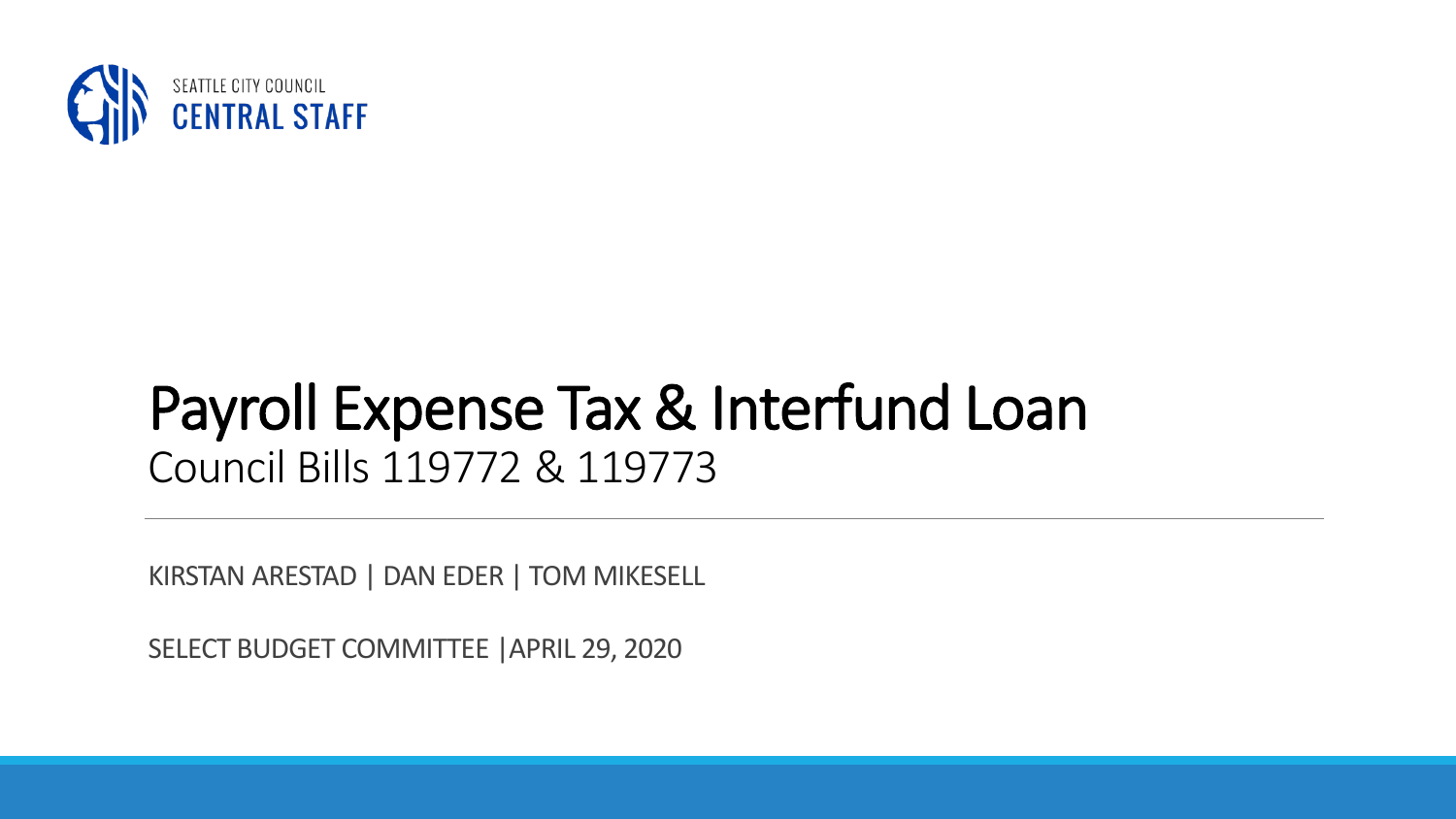### AGENDA

#### **Briefing and Discussion:**

- **Payroll Expense Tax**  CB 119772: Tom Mikesell
- **Interfund Loan (IFL)** CB 119773: Dan Eder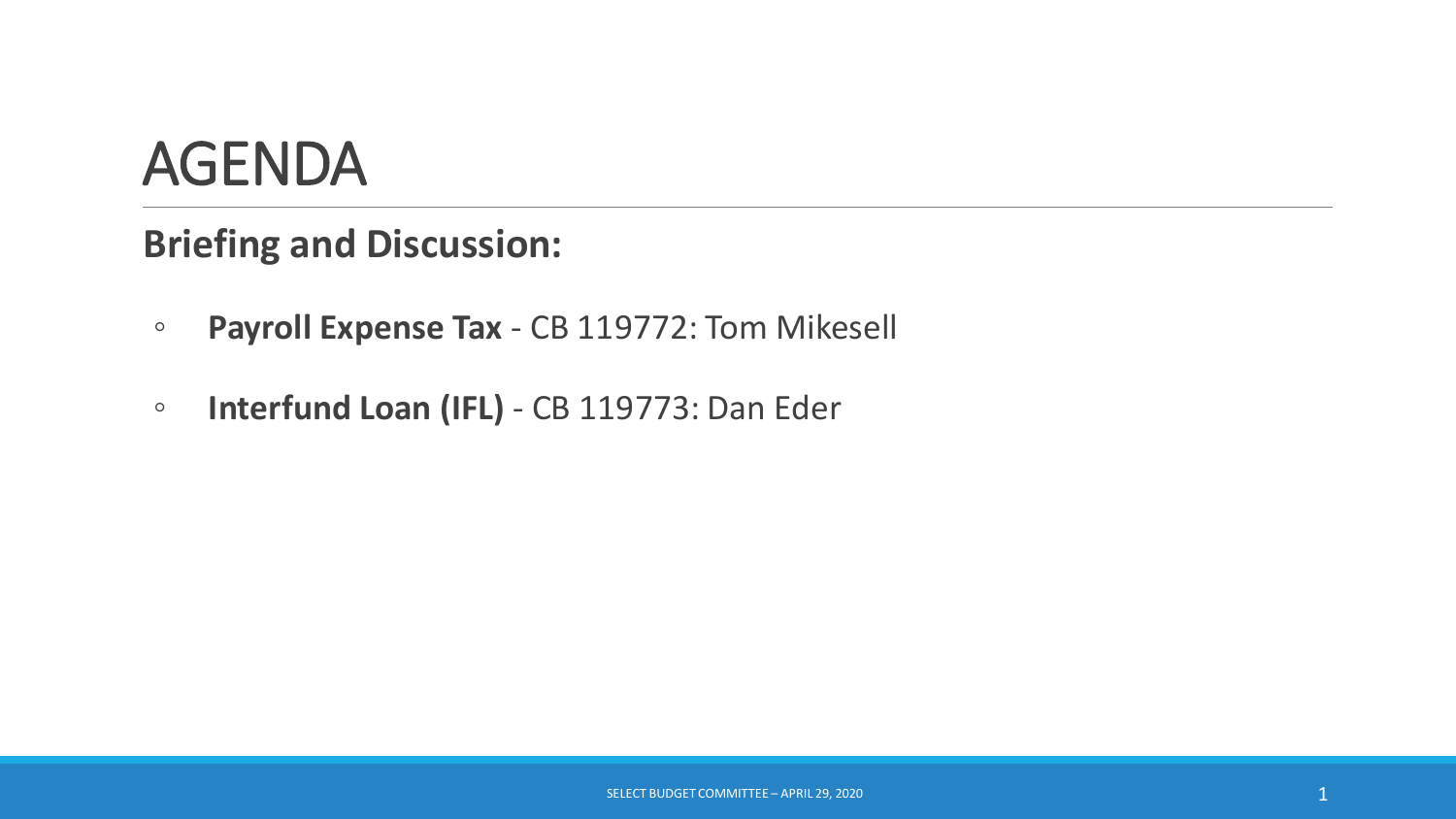### Payroll Expense Tax - Overview

- ❑ **Annual Revenue Amount**
- ❑ **Tax Structure (Rate & Threshold)**
- ❑ **Businesses Subject to the Tax**
- ❑ **Exemptions**
- ❑ **Emergency Clause Effect**
- ❑ **Imposition Date and Due Dates**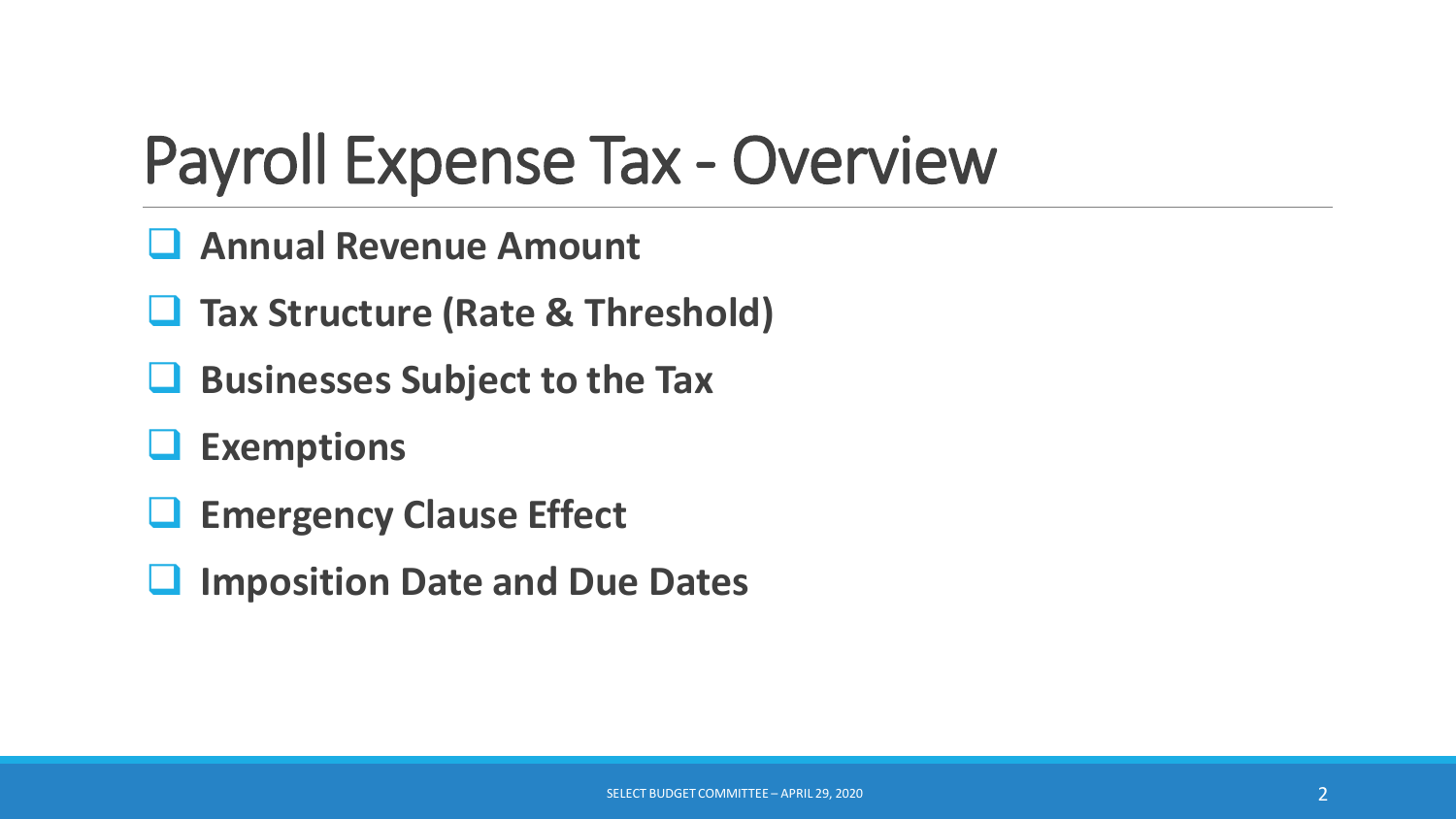#### ❑ **Annual Revenue Amount:**

- **•** \$500 million annually
- 2020 partial year: \$286.4 million, assuming June 1,2020 start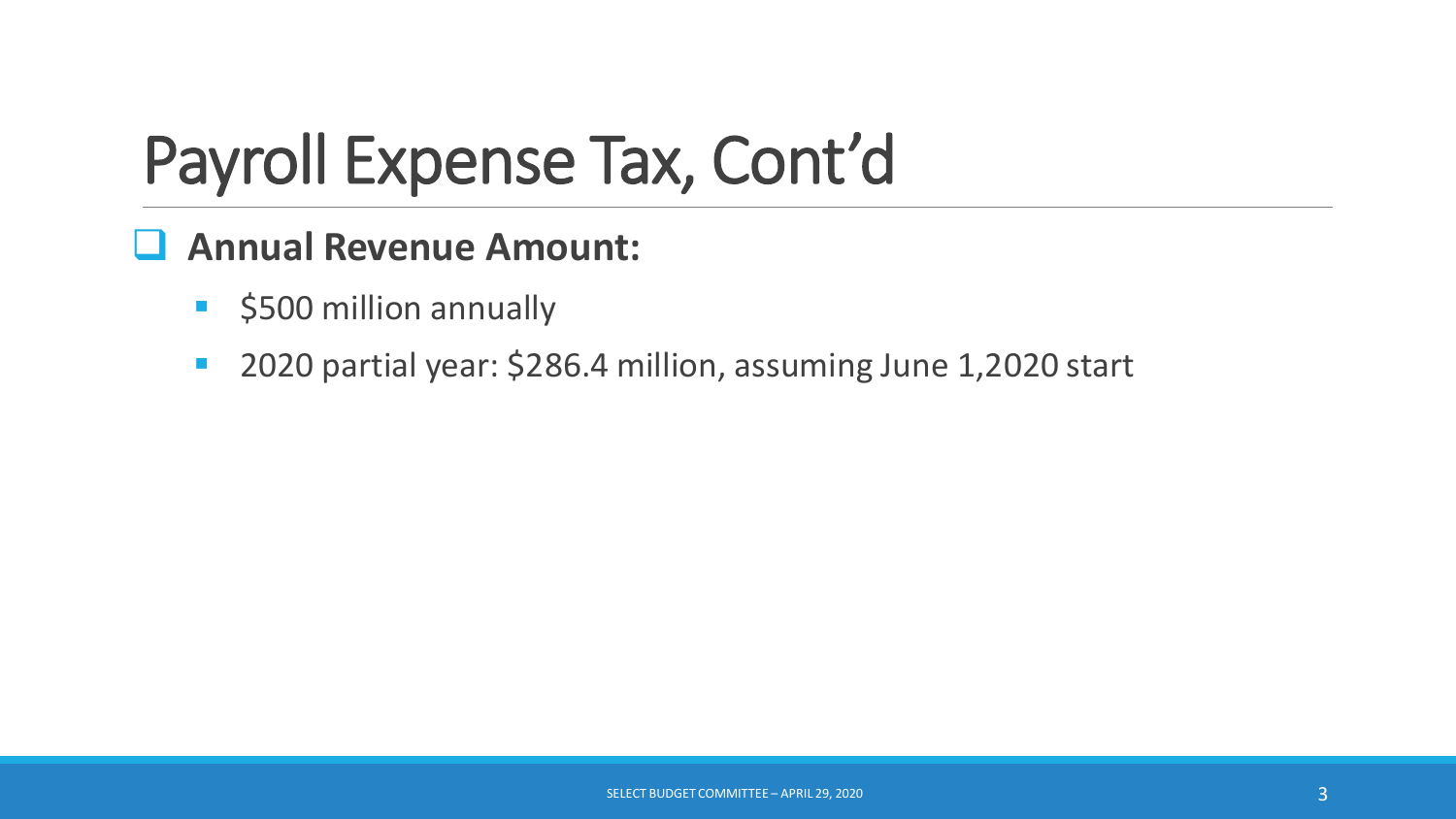#### ❑ **Tax Structure:**

- Rate: 1.3% of payroll assigned to Seattle
- Generally business with \$7 million or higher Seattle payroll in previous year
- Determining Seattle-assigned payroll:
	- The employee is primarily assigned within Seattle;
	- The employee is not primarily assigned to any place of business for the tax period and the employee performs 50 percent or more of the employee's service for the tax period in Seattle; or
- o The employee is not primarily assigned to any place of business for the tax period, the employee does not perform 50 percent or more of the employee's service in any one city, and the employee resides in Seattle.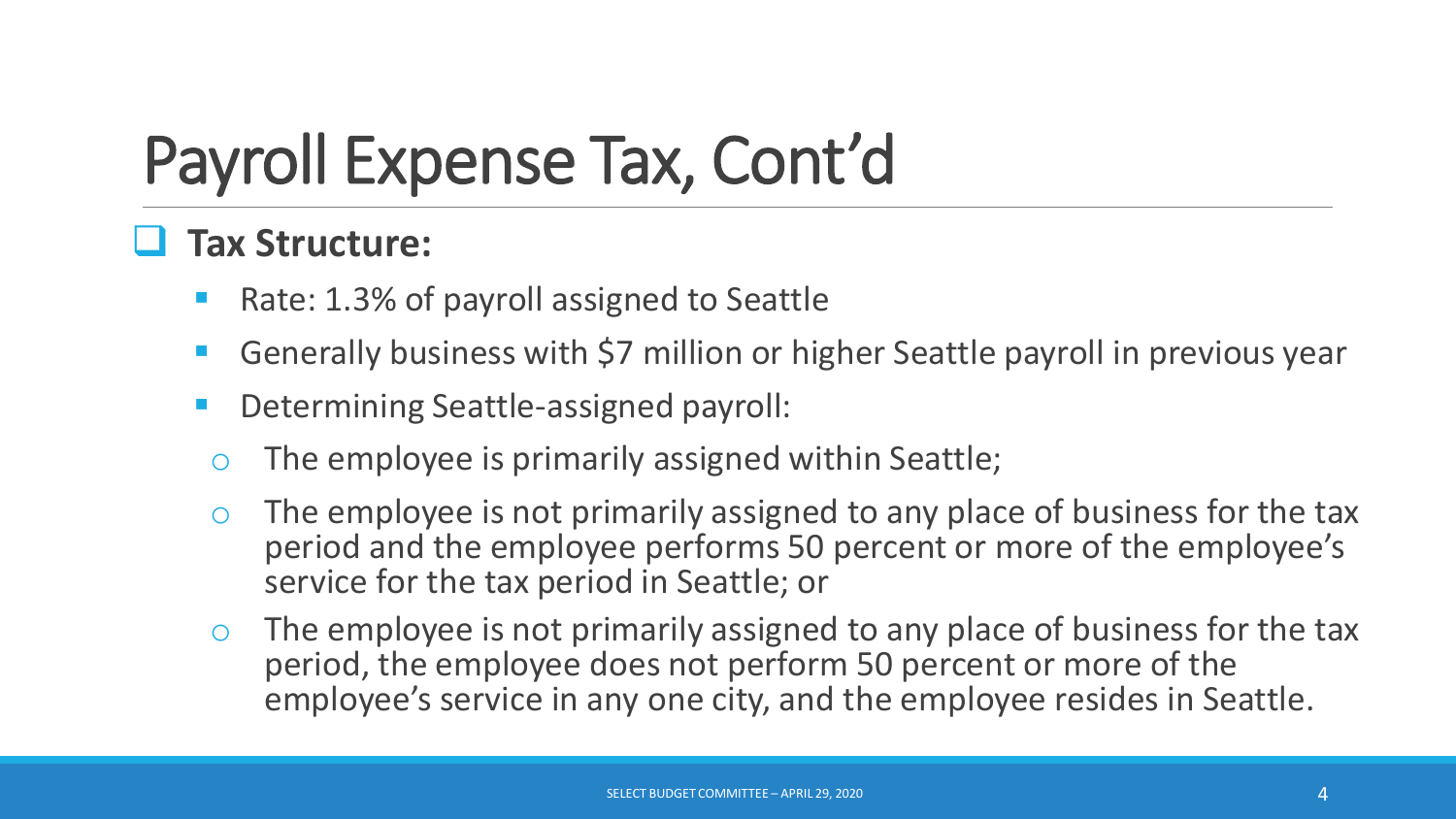#### o **Example Businesses:**

- **Independent Contractors** 
	- Payments included in payroll expenses if not included in another business' payroll

#### **Integrated Enterprises**

Seattle payroll for each business license holder measured against \$7 million threshold, irrespective of integration with other discrete businesses

#### ▪ **Franchise Businesses**

Each franchise business with a discrete business license measured against \$7 million threshold vs. aggregating all similar franchises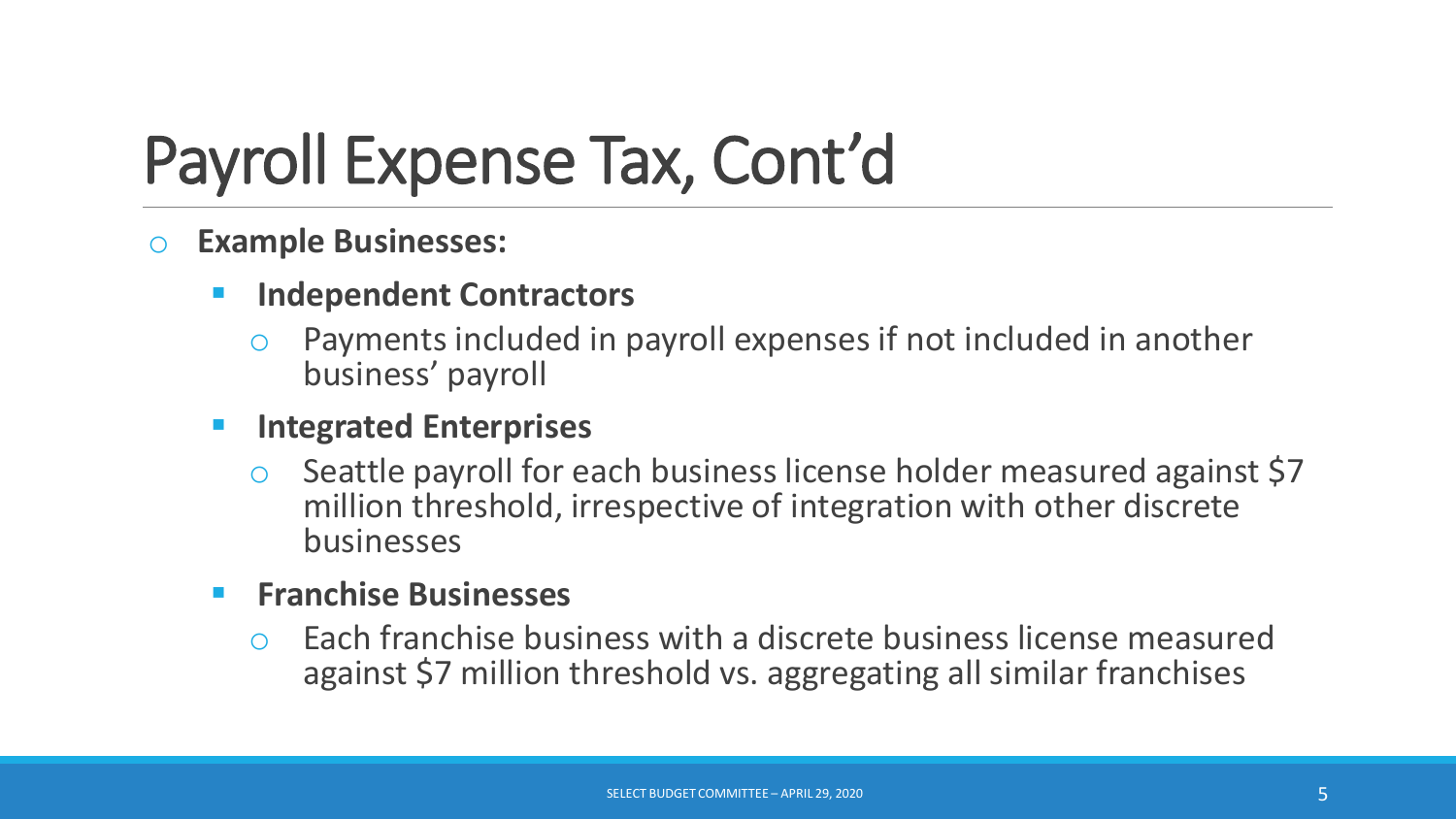#### ❑ **Businesses Subject to Tax:**

Businesses with Seattle payroll above the \$7 million annual threshold

#### ❑ **Tax Exemptions:**

- Non-profit organizations
- Educational employers
- **Grocery stores**
- Local government employers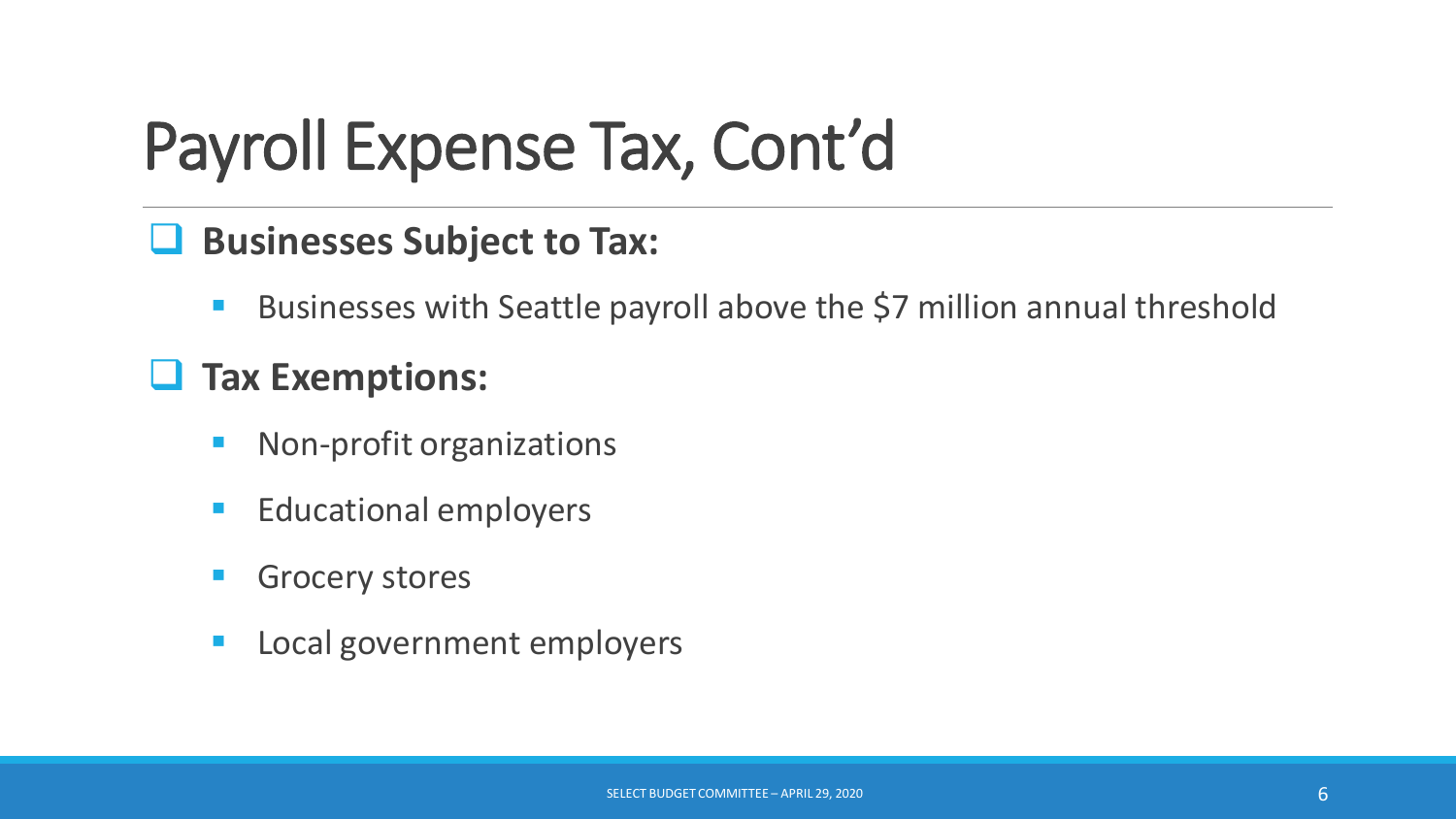#### ❑ **Entities the City does not have the authority to tax:**

- Federal and state governments and subsidiaries
- Insurance businesses and their agents
- Businesses that only sell, manufacture, or distribute motor vehicle fuel
- Businesses that only sell or distribute liquor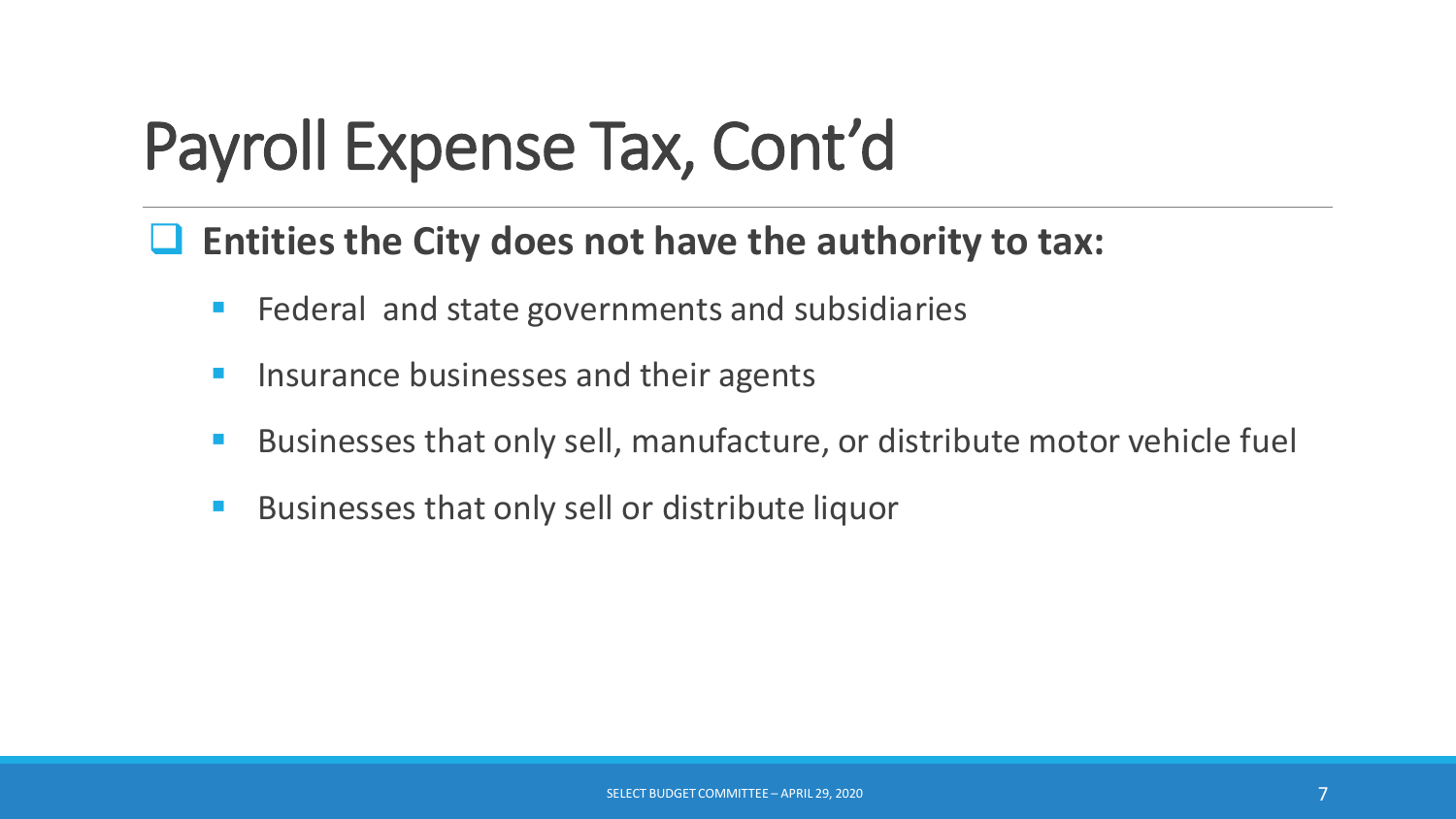#### ❑ **Tax Effective and Due Dates:**

- **E** Effective June 1, 2020
- 2020 and 2021 payments due with final quarterly payment of 2021 (February 2022)
- Accruals to meet 2021 spending obligations

#### ❑ **Emergency Clause:**

Immediate effective date with three-fourths  $(3/4)$  City Council vote and Mayor's signature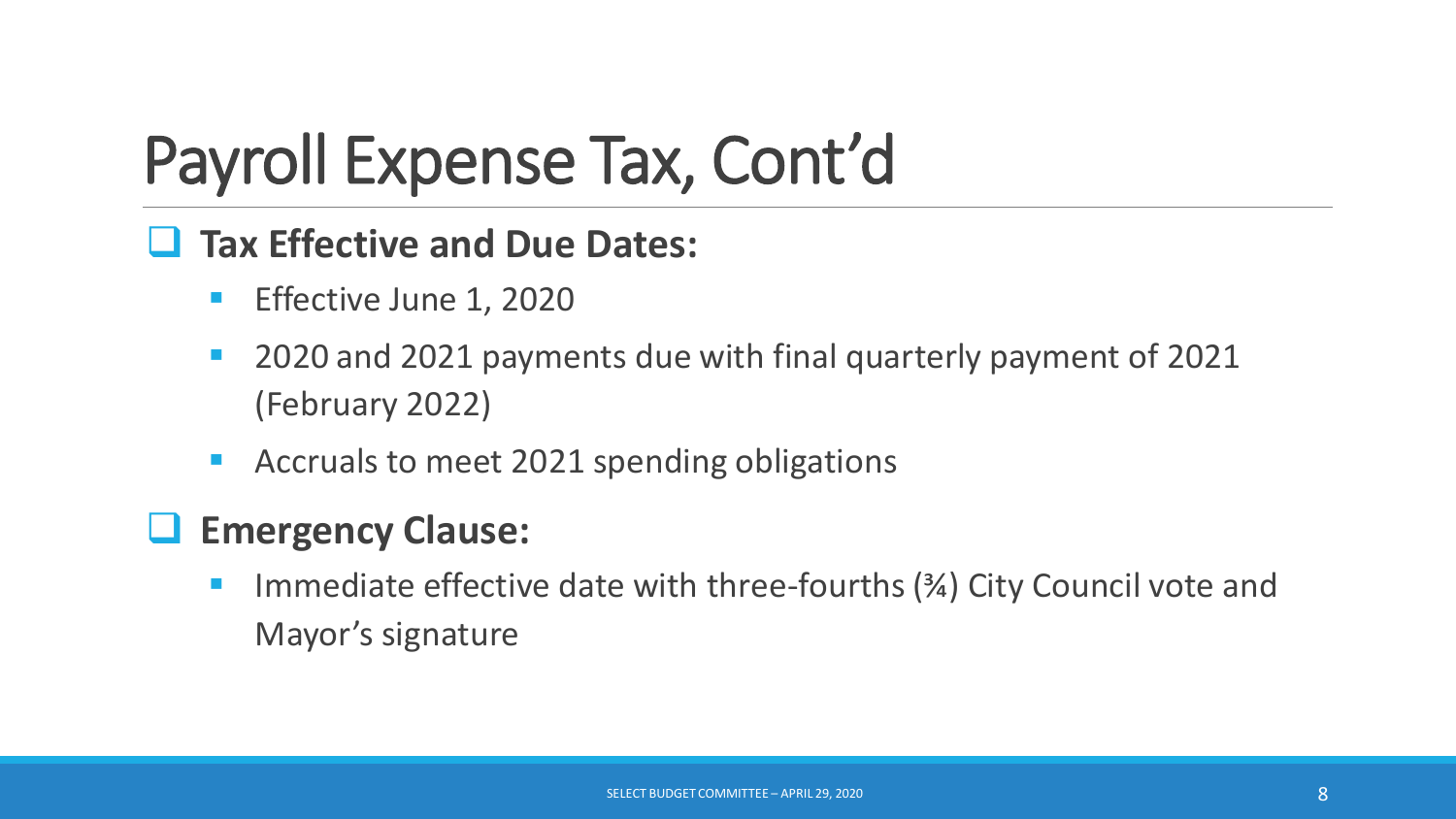# Payroll Tax Questions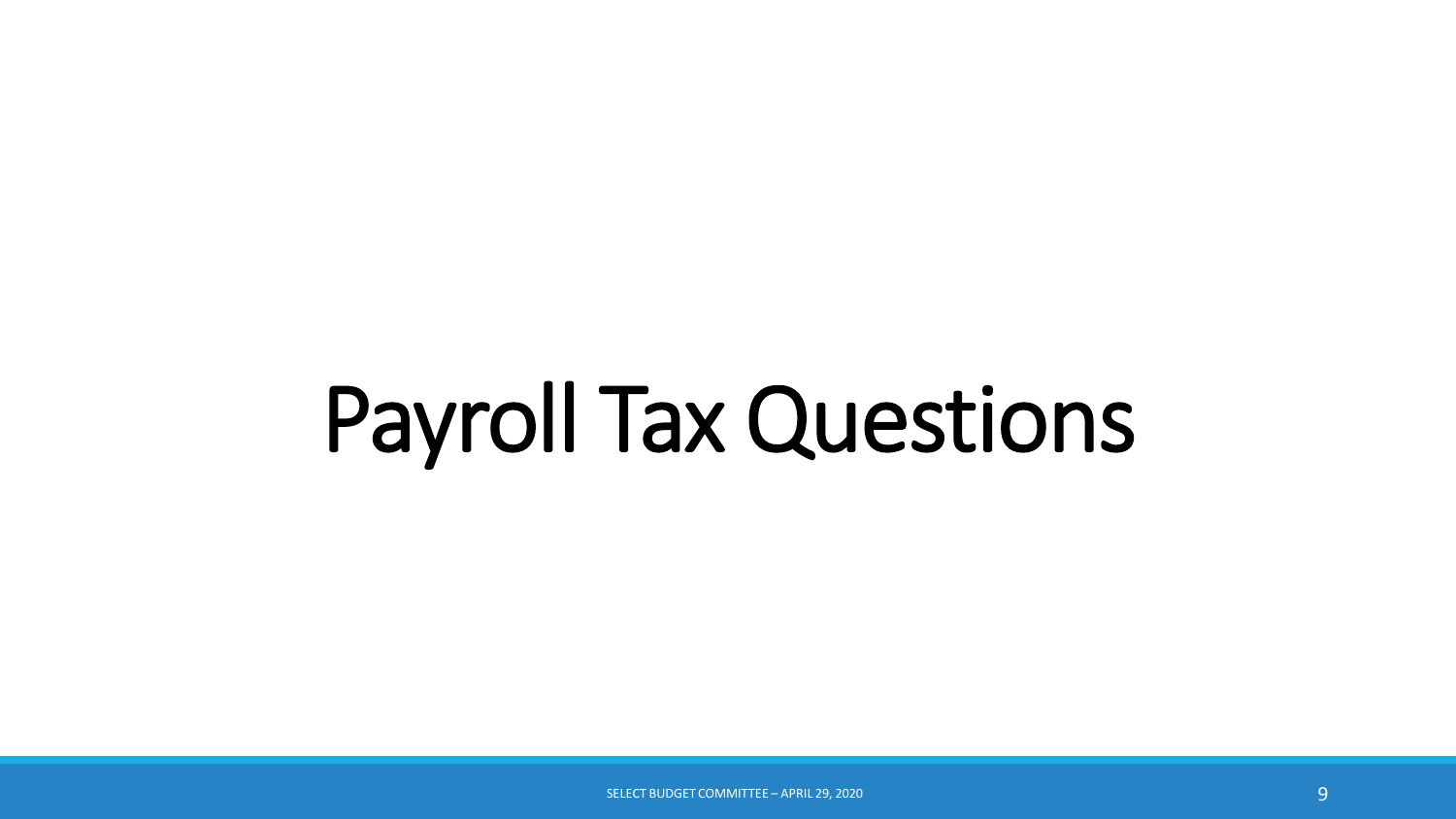### Interfund Loan Overview

- ❑ **Cumulative Loan Amount**
- ❑ **Six Potential Fund Sources**
- ❑ **Minimizing Impacts**
- ❑ **Year-End Fund Balances**
- ❑ **Additional Context**
- ❑ **Emergency Clause**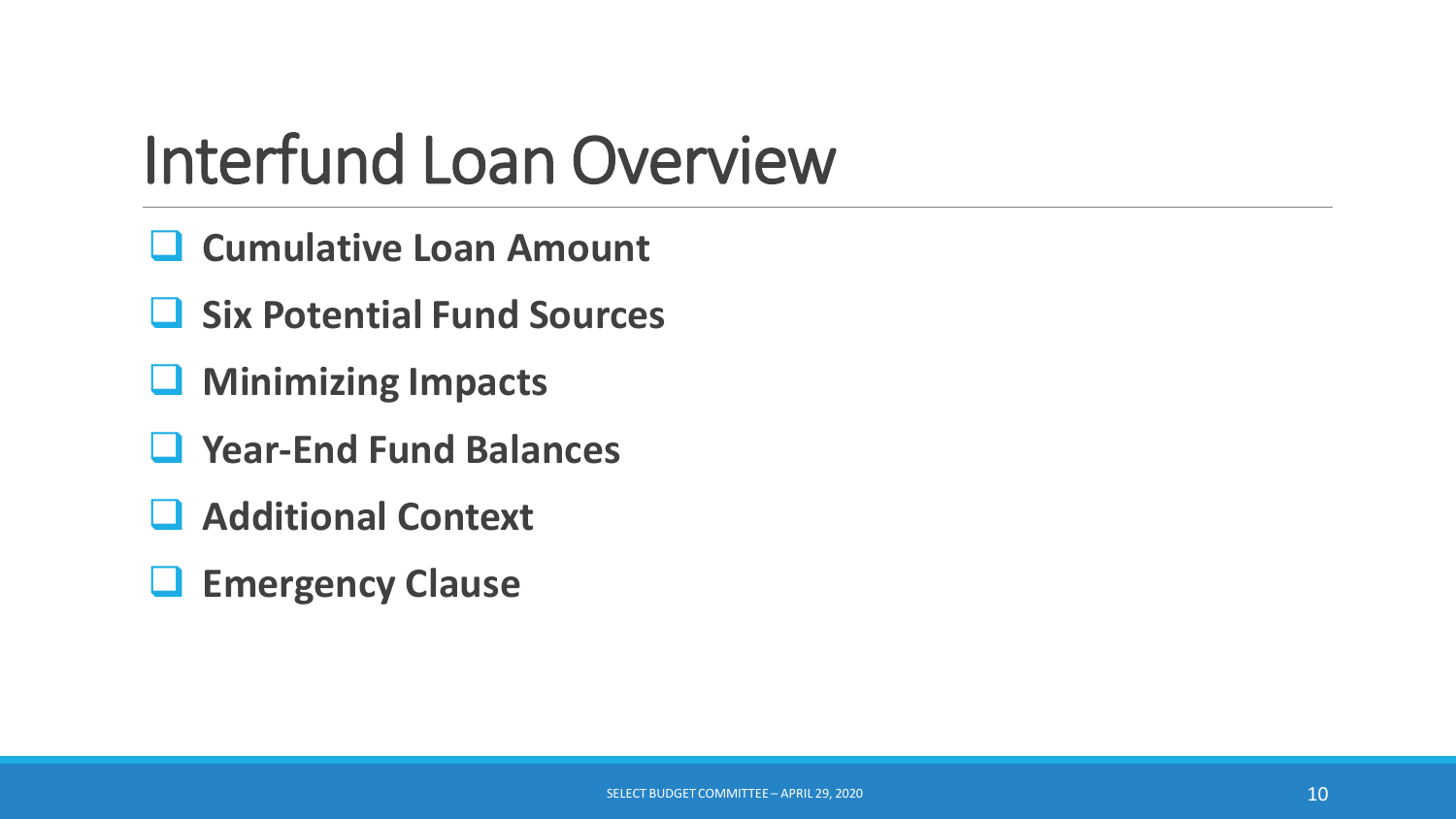### Interfund Loan Detail

- ❑ **Cumulative Loan Amount: \$200 million**
- ❑ **Six Potential Fund Sources, up to \$50 million each**
	- 1) Low Income Housing Fund
	- 2) Housing Incentive Fund
	- 3) Move Seattle Levy Fund
	- 4) Families Education and Preschool Promise Fund
	- 5) Parks Levy Fund
	- 6) 2019 Library Levy Fund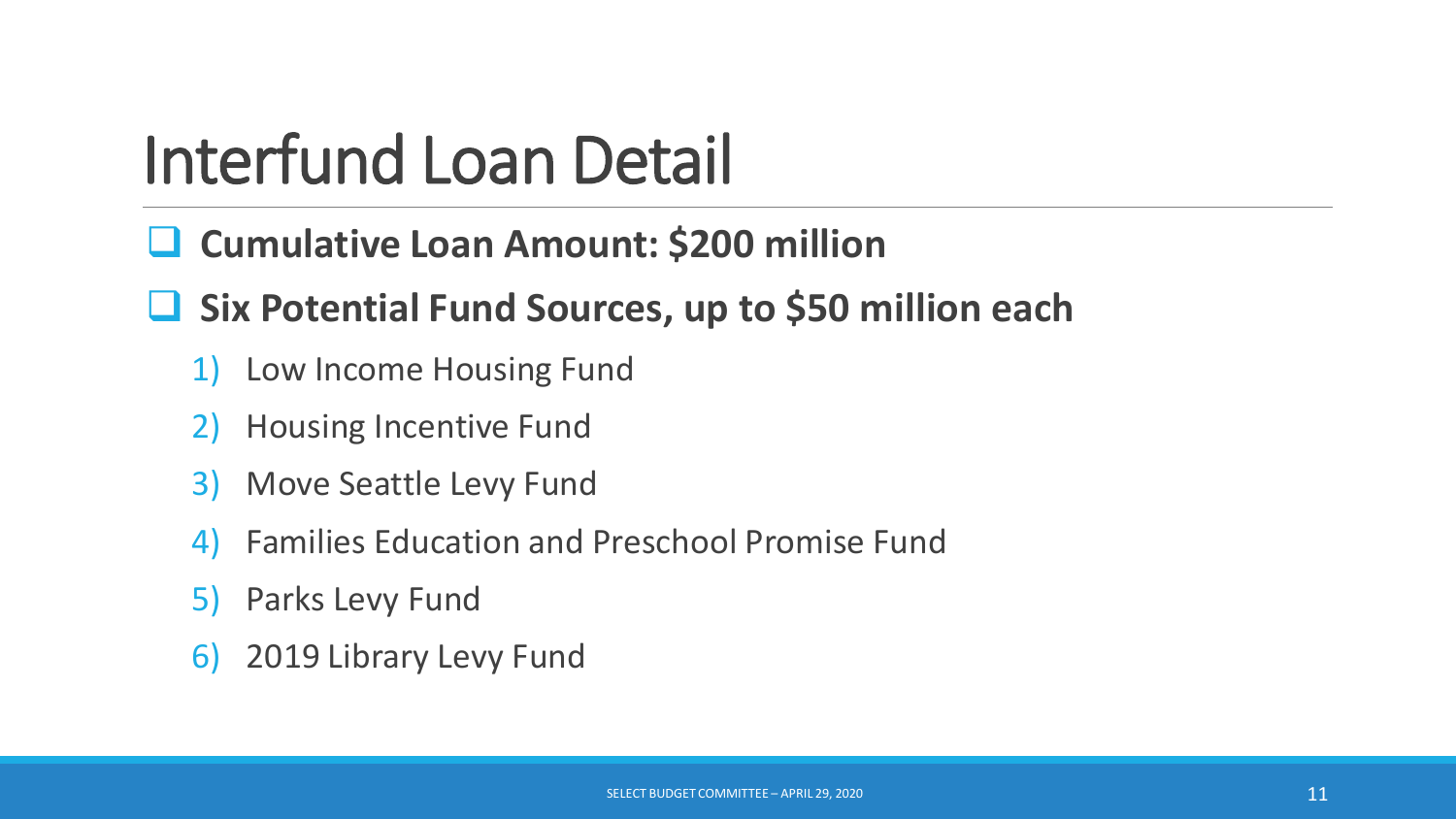#### ❑ **Minimizing Impacts**

- **Requests analysis**
- Requests a report within three weeks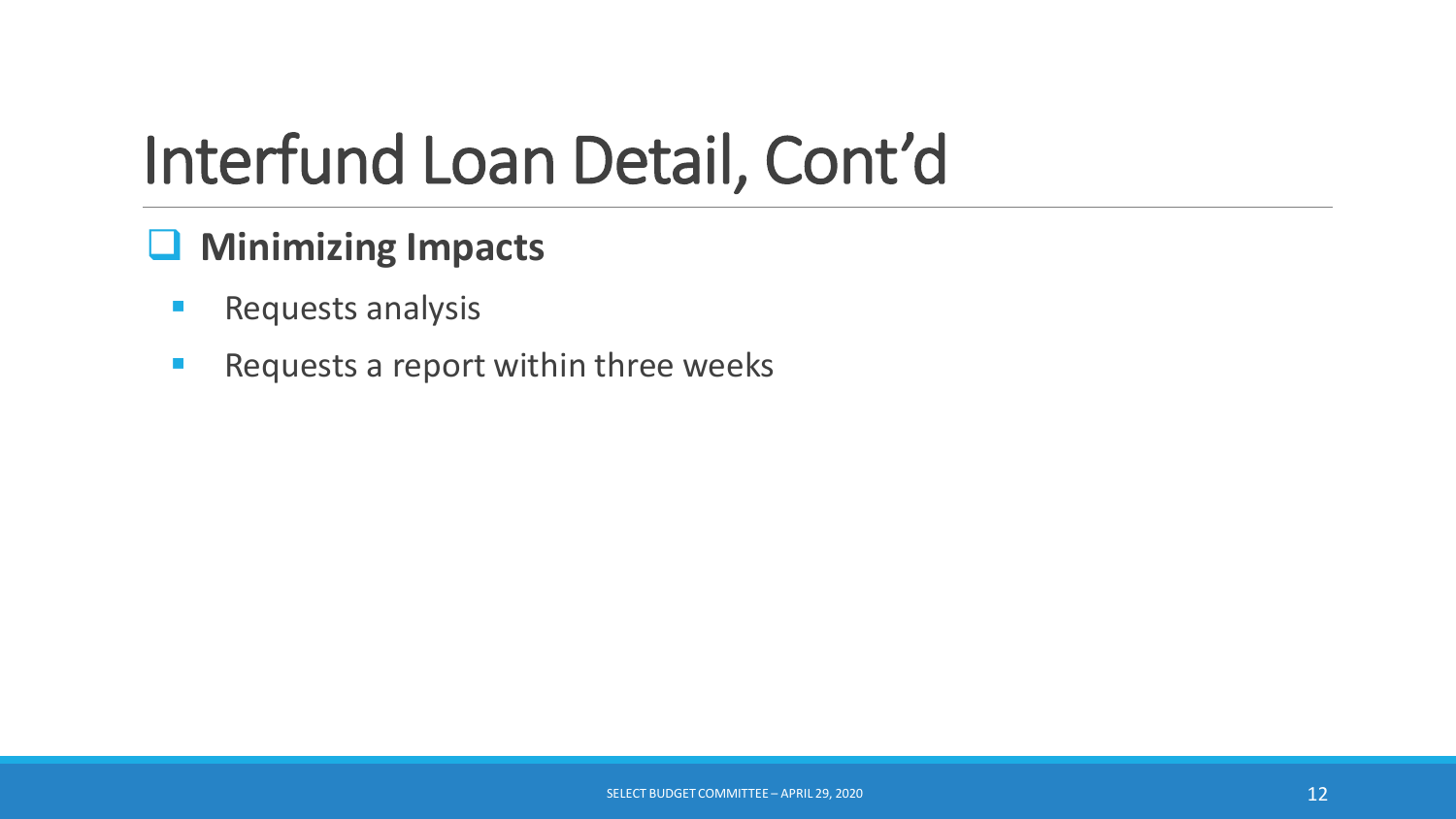*All figures in \$millions*

#### ❑ **2020 Year-End Fund Balances**

| <b>Source Funds</b>                             |              | 2020 Budget CBO Update |              |                |
|-------------------------------------------------|--------------|------------------------|--------------|----------------|
| Low Income Housing Fund                         | \$           | 146                    | $\zeta$      | 257            |
| Move Seattle Levy Fund                          | Ş            | 43                     | $\zeta$      |                |
| Families, Education, Preschool and Promise Fund | $\varsigma$  | 51                     | $\mathsf{S}$ | 51             |
| 2019 Library Levy Fund                          |              | 5                      | $\varsigma$  | $\overline{4}$ |
| <b>Subtotal</b>                                 | $\mathsf{S}$ | 245S                   |              | 314            |
| Housing Incentive Fund *                        |              | n/a                    |              | n/a            |
| <b>Metropolitan Parks District</b>              |              | $\left(6\right)$       |              | n/a            |
| <b>Subtotal</b>                                 | $\mathsf S$  | (6)                    |              | n/a            |
| <b>Grand Total</b>                              |              | 238                    |              | n/a            |

\* "Housing Incentive Fund" does not appear in the Fund and Funding Source Financial Plans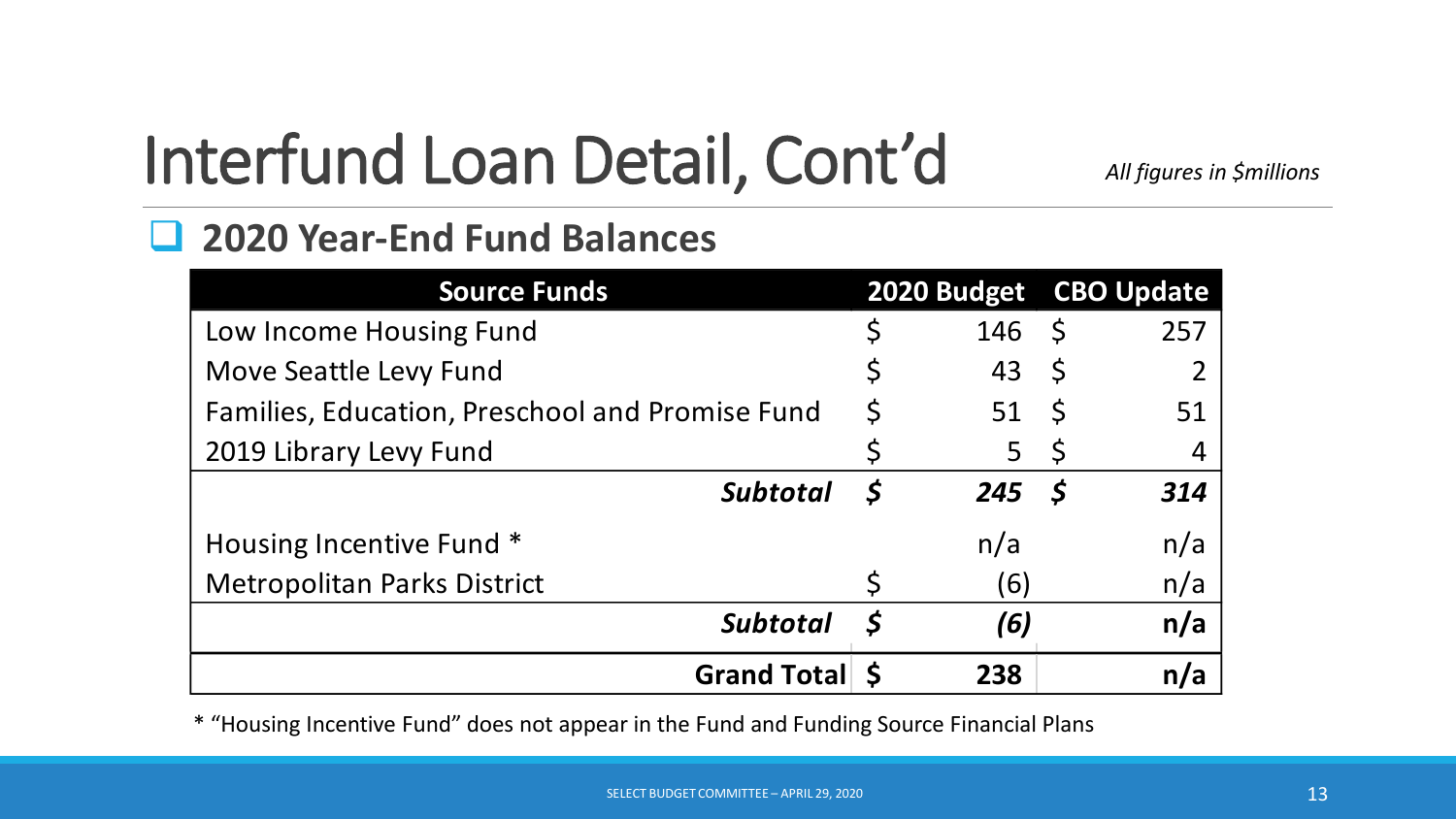#### ❑ **Additional Context**

#### ■ **Routine Practice**

- $\circ$  \$85 million Seawall Replacement (Ord. 118346 2015)
- $\circ$  \$29 million Affordable Housing (Ord. 125263 2019)
- $\circ$  \$26 million Mercer West (Ord. 125992 2019)
- $\circ$  \$19 million Waterfront LID (Ord. 125991 2019)
- $$5$  million Short-Term Rental Tax (Ord. 125464 2017)
- **Property Tax Projections: Stable**
- **COVID-19 Fiscal Impacts on Year-End Balances: Unknown**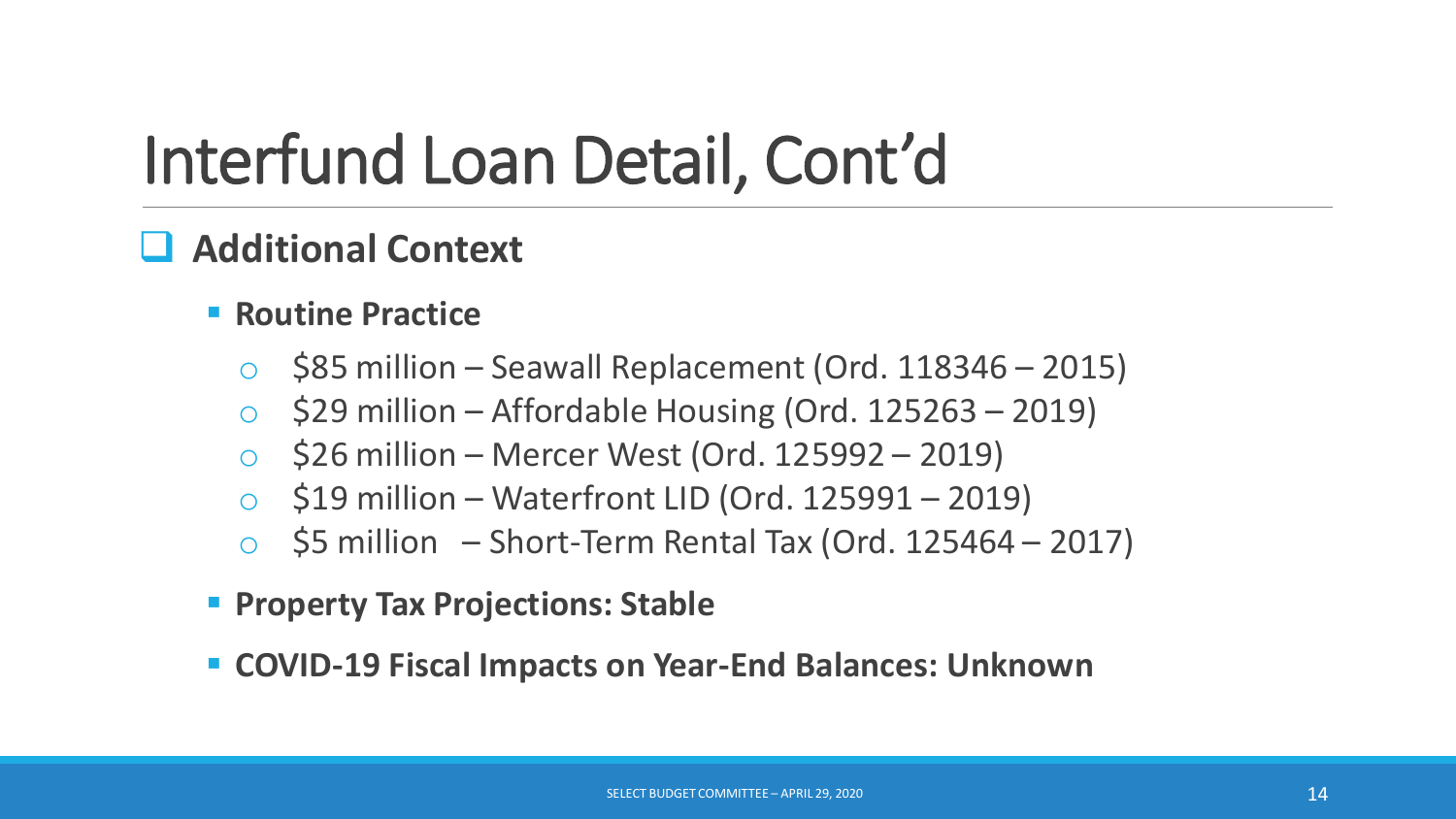#### ❑ **Emergency Clause**

- **E** Necessary to support 2020 Appropriations
- **Effective immediately upon:** 
	- An affirmative vote of ¾ of Councilmembers AND
	- The Mayor's signature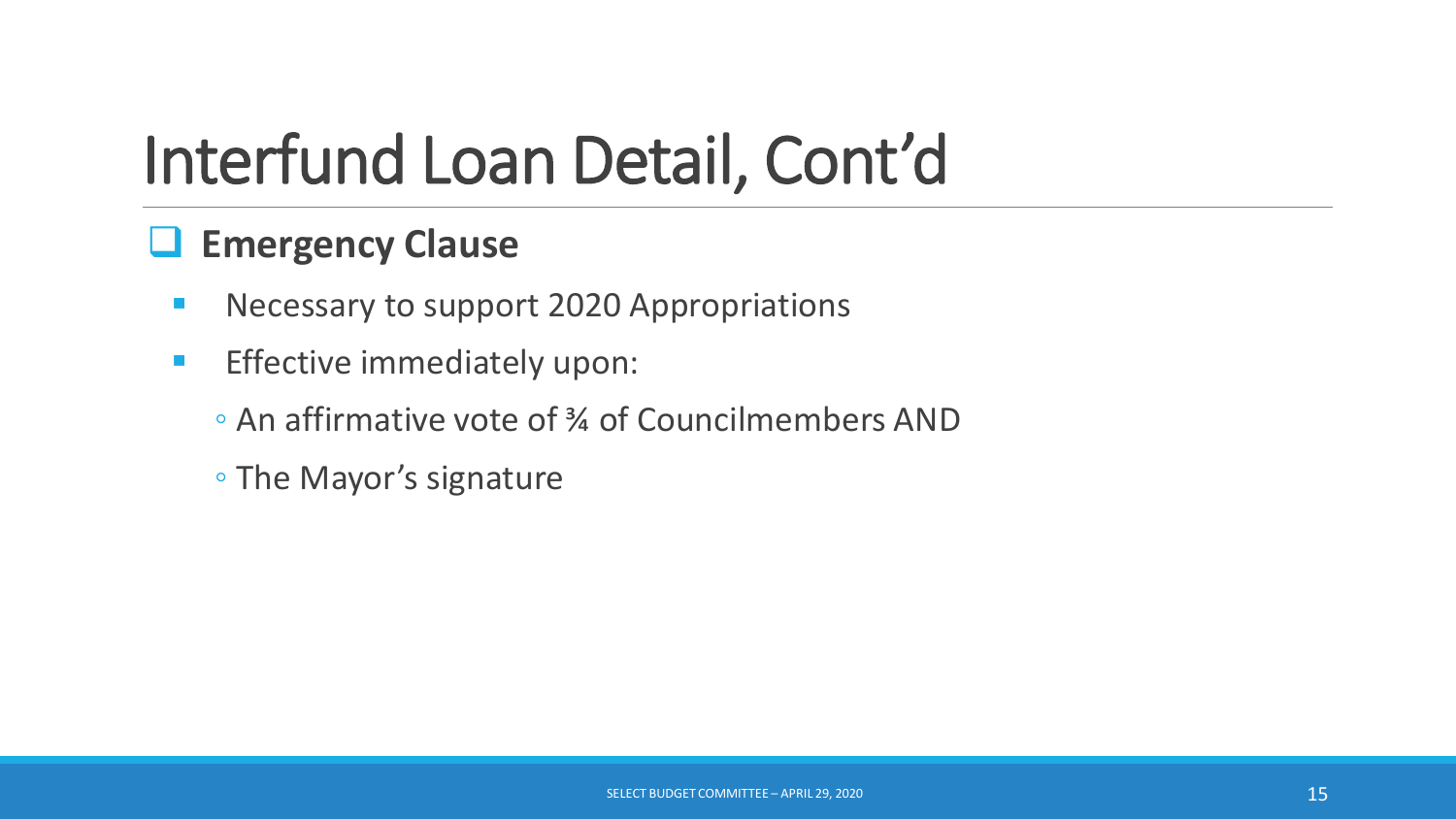## Interfund Loan Questions